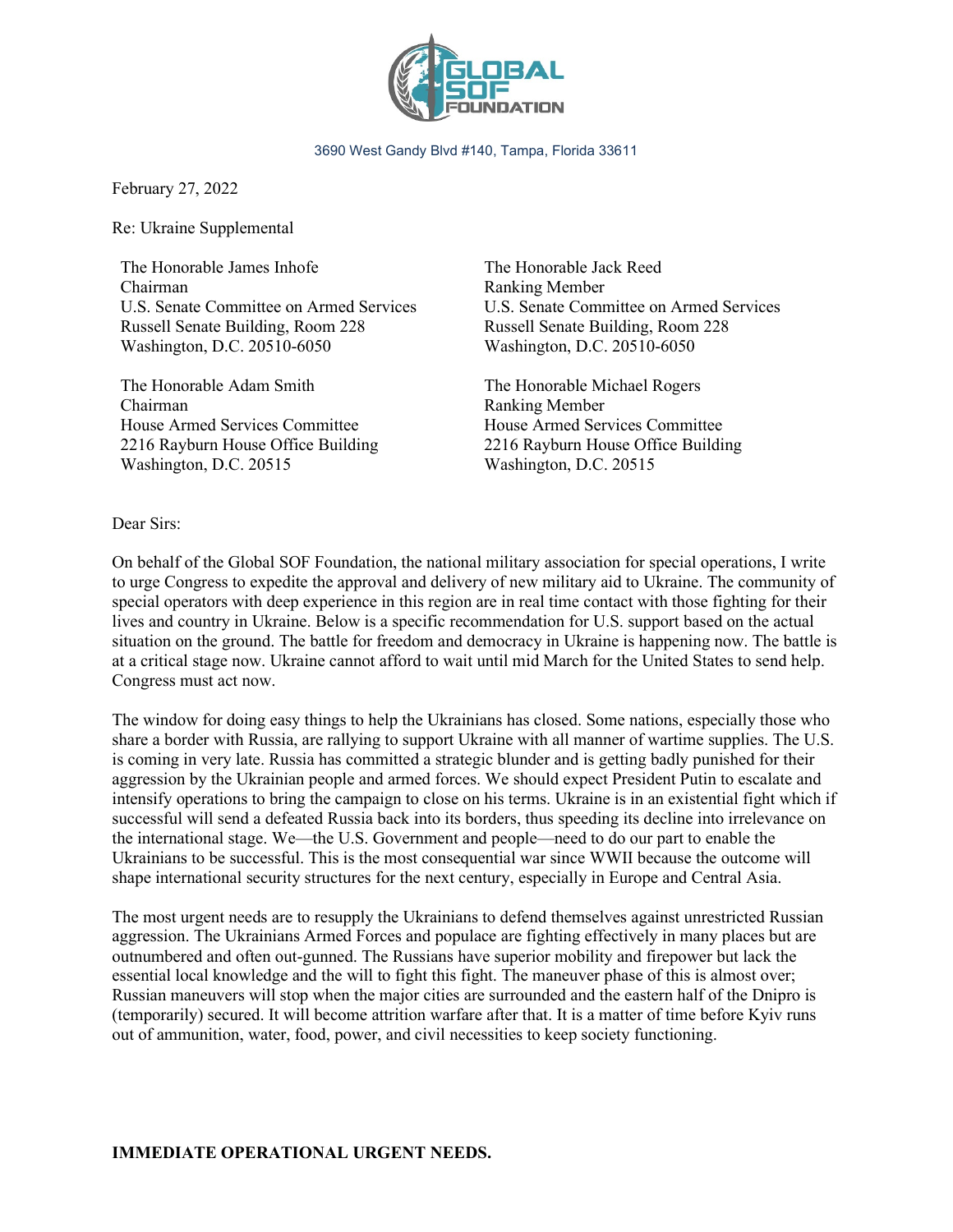When authorized by the U.S., provision of materiel and humanitarian support must be provided expeditiously to the point of need. Provisions should be provided to at least two distribution hubs—one in Poland and one in Romania. Once in Ukraine, responsibilities for distribution will revert to Ukrainian government authorities.

Onward movement via all available modes (ground, air, maritime) would proceed from there to forward distribution points in Ukraine. Routes through and over the Carpathian Mountains are open. The Polish land route remains viable as well to move supplies into the country via land, contract air, or some other method.

Combat operations are coming to a critical inflection point whereby both sides need to replenish stocks and supplies to the fighting forces and sustain the civilian populace for their everyday needs. The critical question for both sides is who will culminate logistically first, thus providing either the attacker or defender a substantial, if not decisive, advantage.

Ukrainian armed forces and territorial defenders must have enough combat power, materiel, and capabilities to accomplish the following military tasks:

- -- Deny Russian resupply of its forces in Ukraine, by either ground or air;
- -- Break Russian encirclement perimeters from either inside or outside to liberate its cities;
- -- Sustain the population's basic needs for the duration for the conflict;
- -- Prepare for a Russian occupation of all or parts of that will be opposed by resistance forces; and
- -- Expel Russian invasion forces from Ukraine's territory.

General Combat, Armed Forces and Supporting Territorial Forces Needs

(1) Ammunition of the Soviet era for small arms, crew-served, and vehicle-mounted weapons.

(2) Tank and artillery ammunition of various calibers.

 (3) Anti Tank munitions such as the Javelin missile and launchers with spare batteries, the AT-4, NLAW, and Karl Gustav weapon system.

 (4) Night vision devices to include individual night vision goggles and aiming devices, and and night vision and thermal/infrared sights for crew-served weapons

(5) Man-portable Stinger anti-aircraft systems and any other air defense capabilities available.

(6) Secure, hand-held communications with base stations and spare batteries. Also, systems with Low Probability of Intercept /Low Probability of Detection (LPI/LPD) are most urgently needed.

(7) Small tactical drones for troop and territorial defense use.

(8) Individual protective equipment and clothing such as protective vests, helmets, load bearing equipment, individual first aid kits.

(9) Field rations.

(10) Field medical sets, kits, and outfits. At least one field hospital set, complete.

## Supporting Command and Leadership.

 (1) Secure, long range communications base stations and associated antennas. Must include bandwidth for satellite channels.

 (2) Reconstitute the Ukrainian psychological operations facilities and capabilities destroyed in the opening Russian missile strikes.

 (3) Remote portable TV and radio transmission systems, such as "radio in a box" systems like those used in both Iraq and Afghanistan.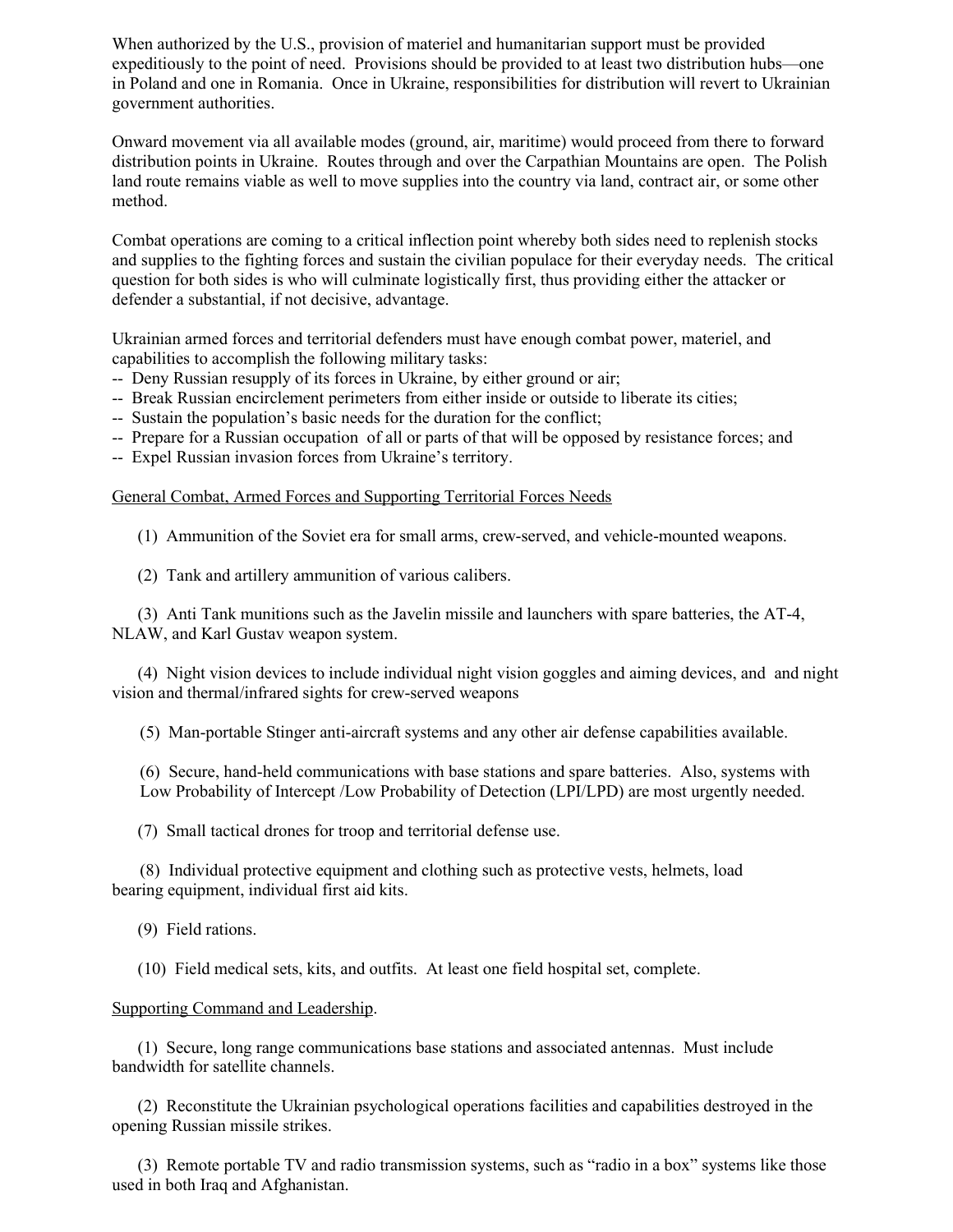(4) Alternative secure internet and phone systems that do not rely on land-based communications cables transiting Russia.

 (5) Create an information and broadcast center that can reach into Russia with factual information concerning Russia's aggression against Ukraine to counter the Kremlin's narrative. Provide a nonjammable/filterable source of real information with casualty information and reporting on human rights violations. This center may have to be offset in a third country to prevent interdiction.

## Humanitarian Support.

(1) Ukraine

- (a) Emergency communications equipment for rescue and recovery.
- (b) Pioneer equipment, hand tools and sensors to include robotics.
- (c) Urban rescue supplies and equipment.
- (d) Temporary shelter material.

 (e) Authorize use of Office of U.S. Foreign Disaster Assistance warehouse supplies and equipment.

 (f) Internally Displaced Persons (IDP) camp sets and kits, to include power generation, communications, ablution units, and related supplies and services.

(2) Poland and Romania

(a) Refugee and Displaced Persons camp sets and kits, to include power generation, communications, ablution units, and related supplies and services. Provision of basic medical treatment and support.

(b) Logistical basing for receiving and distributing materiel from donor nations.

 (c) Communications capabilities to link the logistical hubs to the global transportation networks.

## Resistance Forces and Capabilities

(1) Authorize use of USG funds for supplies and equipment to arm and train Ukrainian resistance forces. Such provision will include lethal munitions, weapons, secure communications, and supporting equipment.

 (2) Secure basing, infrastructure, and basic life support for developing, training, and supporting Ukrainian resistance forces.

- (3) Individual clothing and equipment.
- (4) Weapons and ammunition for training and employment.
- (5) Secure communications.
- (6) Transportation for ground, air, and maritime movement.

## **COORDINATION**